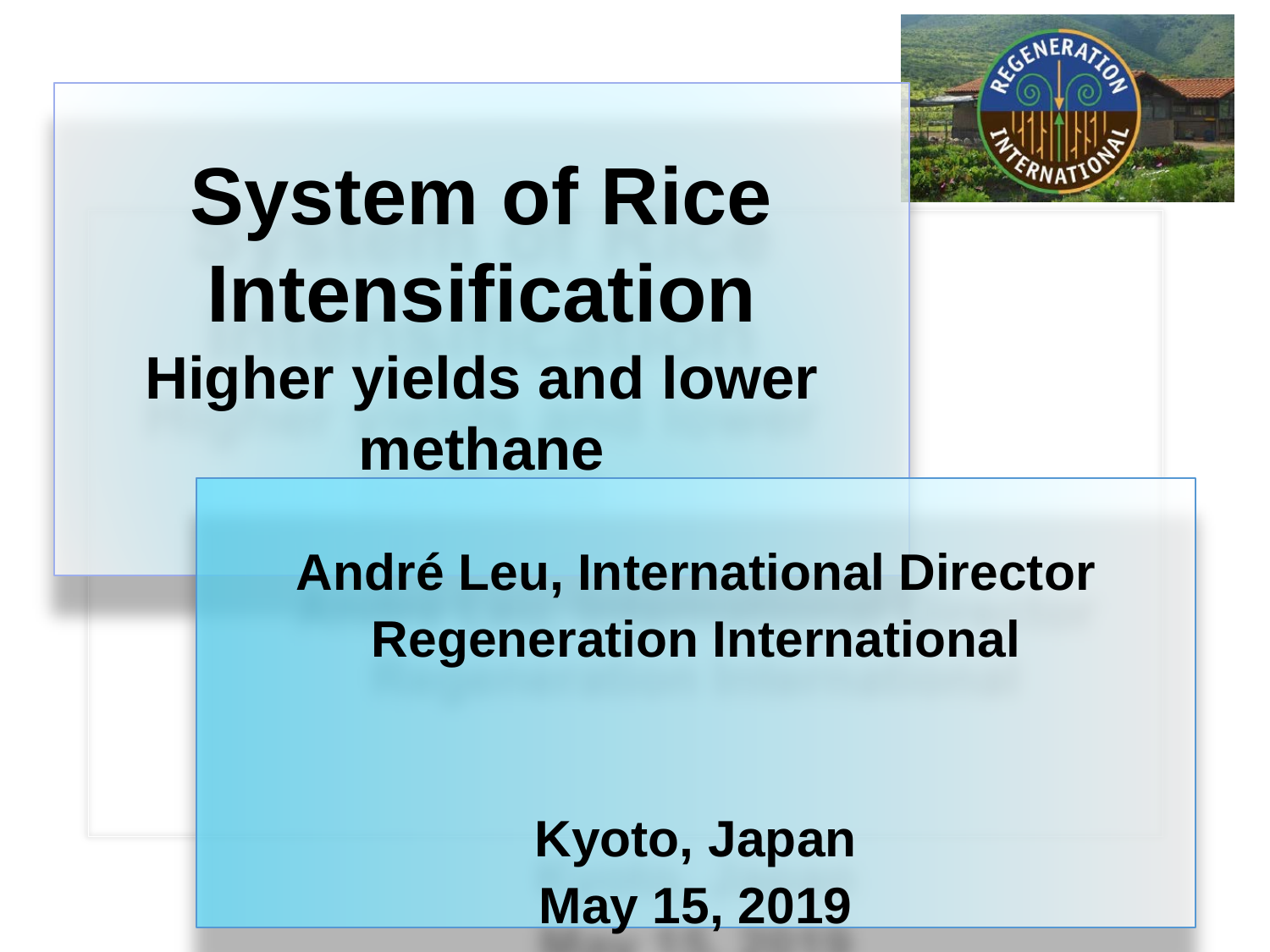### **Adapting and Mitigating Climate Change**



**System of Rice Intensification (SRI)**



**Cuba – Two rice plants the same age and same variety**

**Building resilience through better soil management. The SRI plant on the right has more tillers and stronger roots and consequently has higher yields and is more resilient to storms, floods and droughts**

*By: Dr. Norman Uphoff, Cornell University*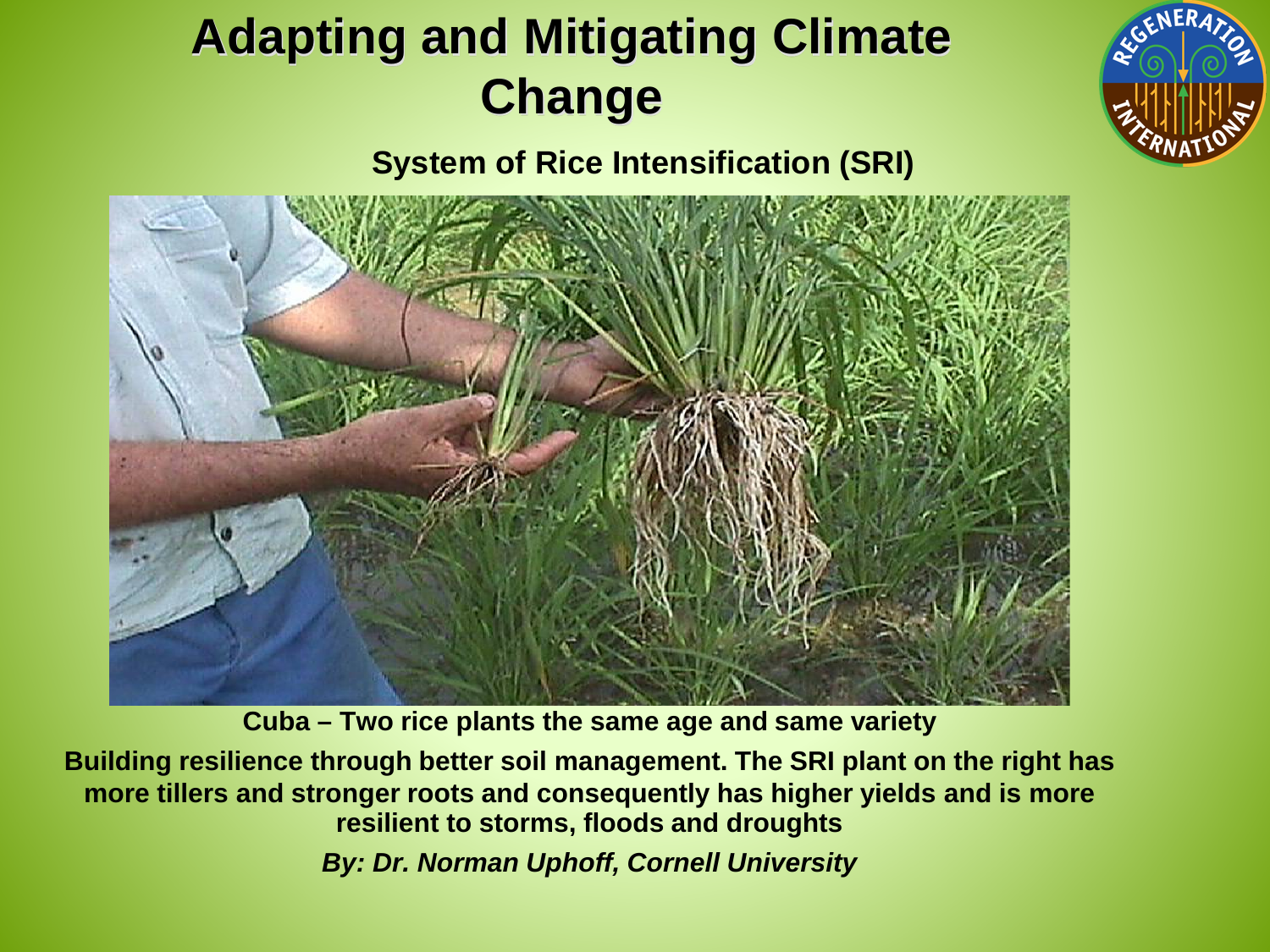### **System of Rice Intensification (SRI)**



- **SRI is now being used effectively in 40 countries**
- **Most farmers report significant improvements in yield**
- **Uses significantly less water**
- **Produces significantly less methane**
- **Yields of over 7 tonnes per hectare are common**
- **Reduces/eliminates chemical fertilizers and pesticides**
- **It is continuously being adapted and improved**
- **The principles are now being applied to other crops**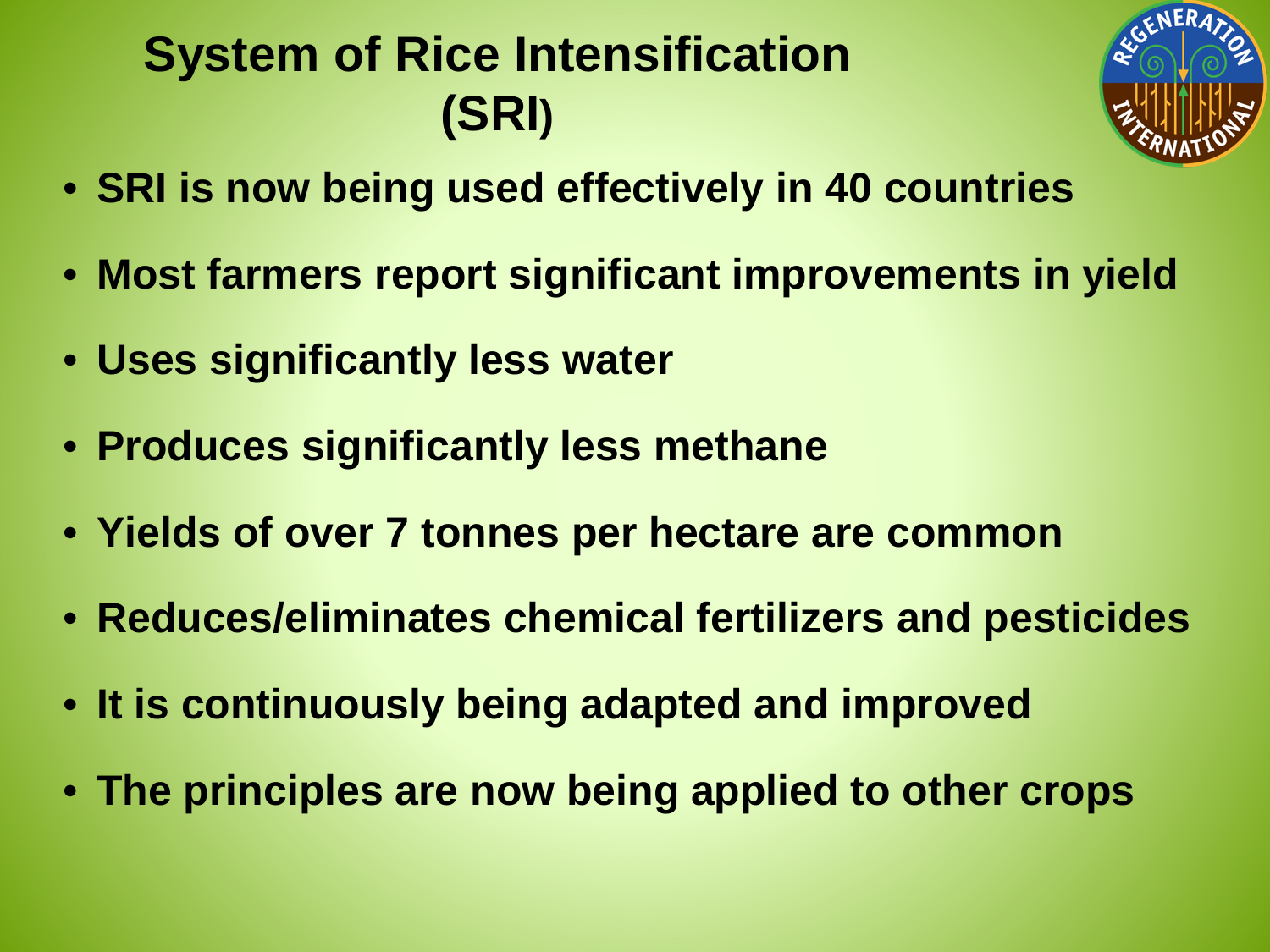### **System of Rice Intensification (SRI)**





#### **In Madagascar, SRI has increased yields from the usual 2-3 tons per hectare to yields of 6,8 or 10 tons per hectare.**

**Source: Nicolas Parrott, Cardiff University, 'The Real Green Revolution'**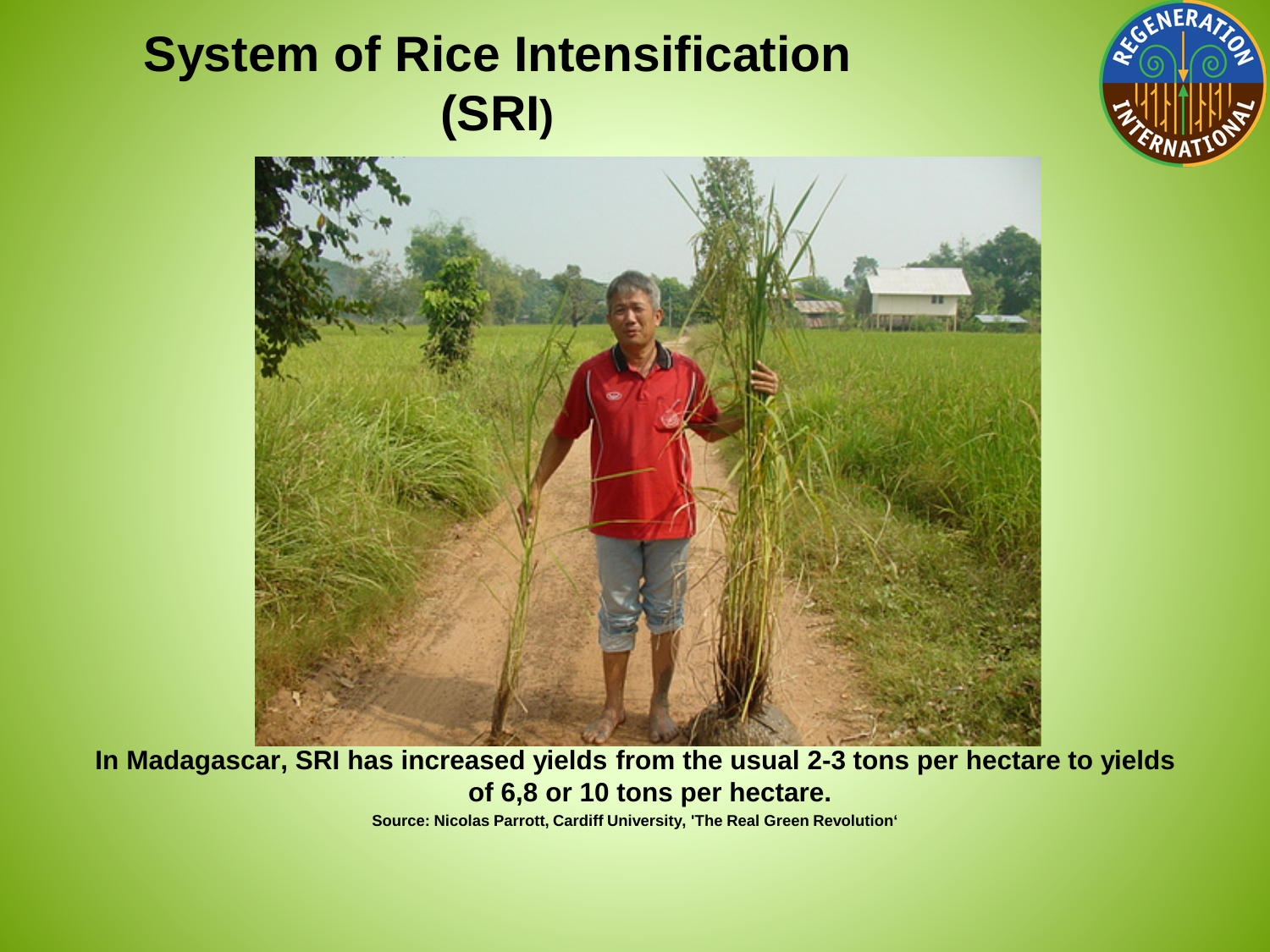

## **YIELDS**

#### **Yields of SRI v Conventional Rice**



Source: Erick Fernandes, Cornell University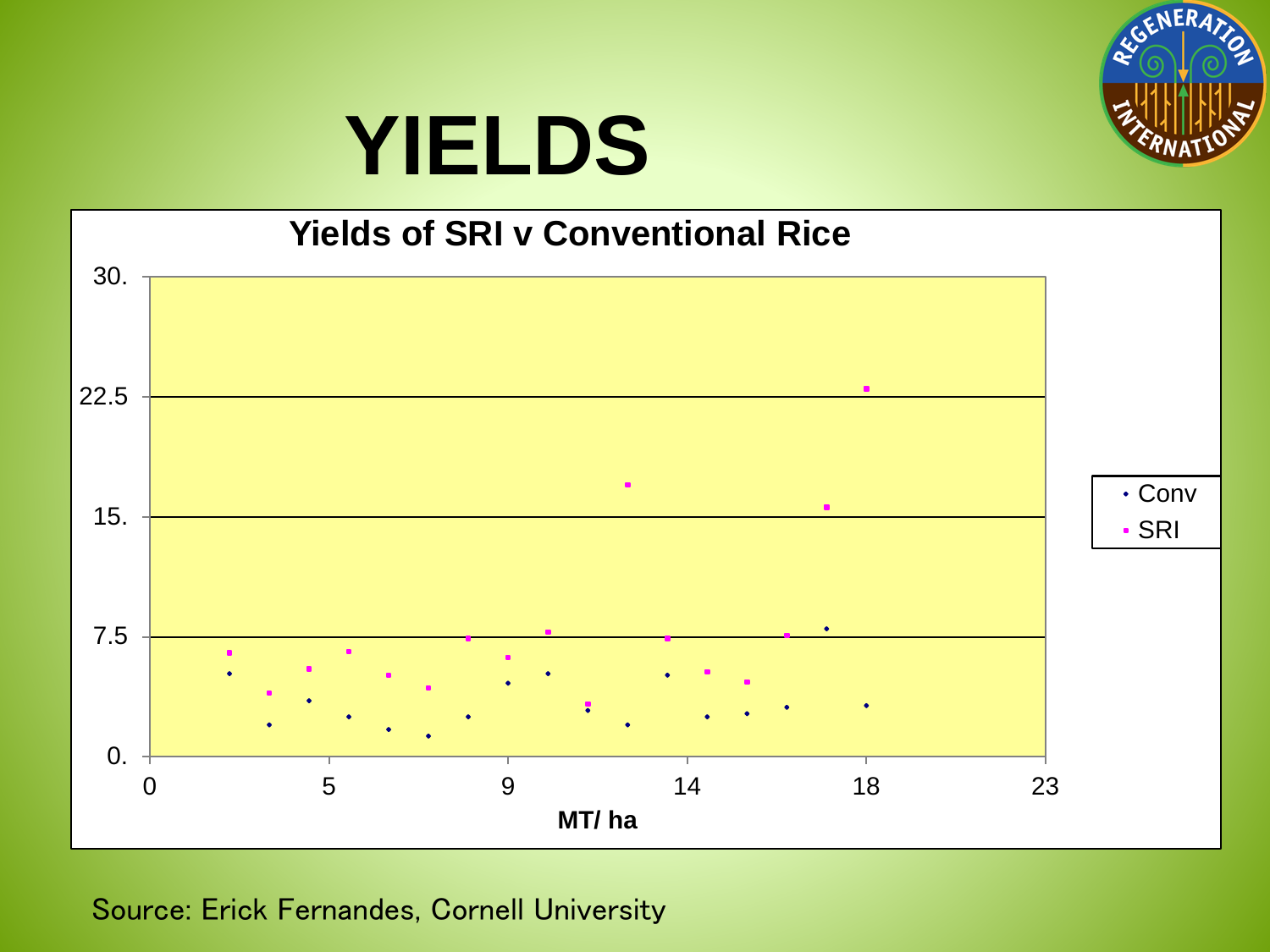### **System of Rice Intensification (SRI)**



**SRI is based on the following principles that provide an adaptive foundation for its practice:**

- **1. Encourage early and healthy plant establishment;**
- **2. Minimize competition among plants;**

**3. Build up fertile soils that are well- endowed with organic matter and beneficial soil biota; and**

**4. Manage water to avoid both flooding and water stress**

**Source: Erika Styger and Norman Uphoff 2016, PRACTICE BRIEF Climate-smart agriculture The System of Rice Intensification (SRI): Revisiting Agronomy for a Changing Climate http://www.fao.org/gacsa/**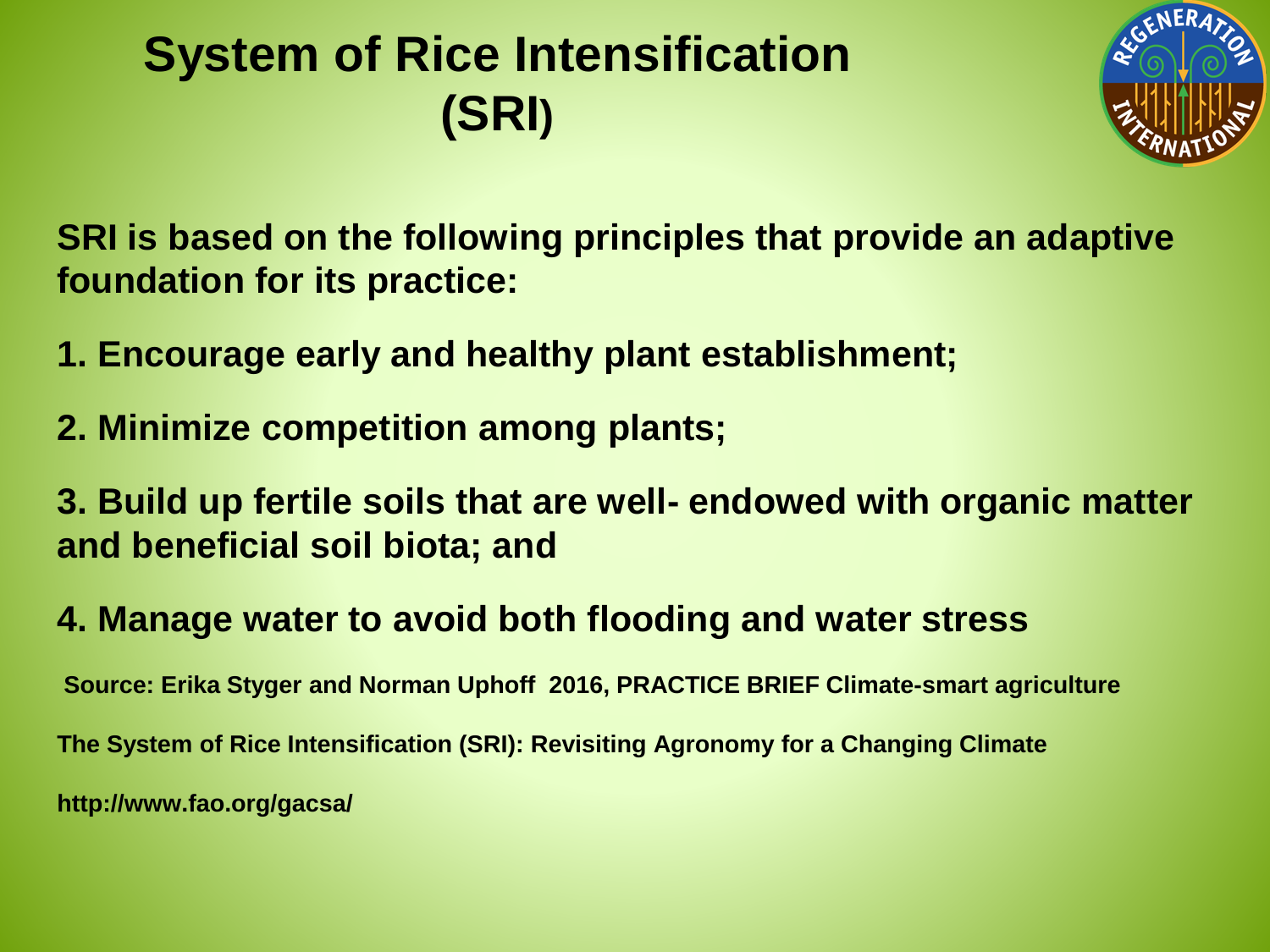

### **Methane**

**Methane (CH4) is reduced between 22% and 64% as intermittent irrigation (or alternate wetting and drying, AWD) means that soils have more time under aerobic conditions** 

**Gathorne-Hardy et al. 2013, 2016; Choi et al. 2015; Jain et al. 2014; Suryavanshi et al. 2013; Wang 2006; Dill et al. 2013.**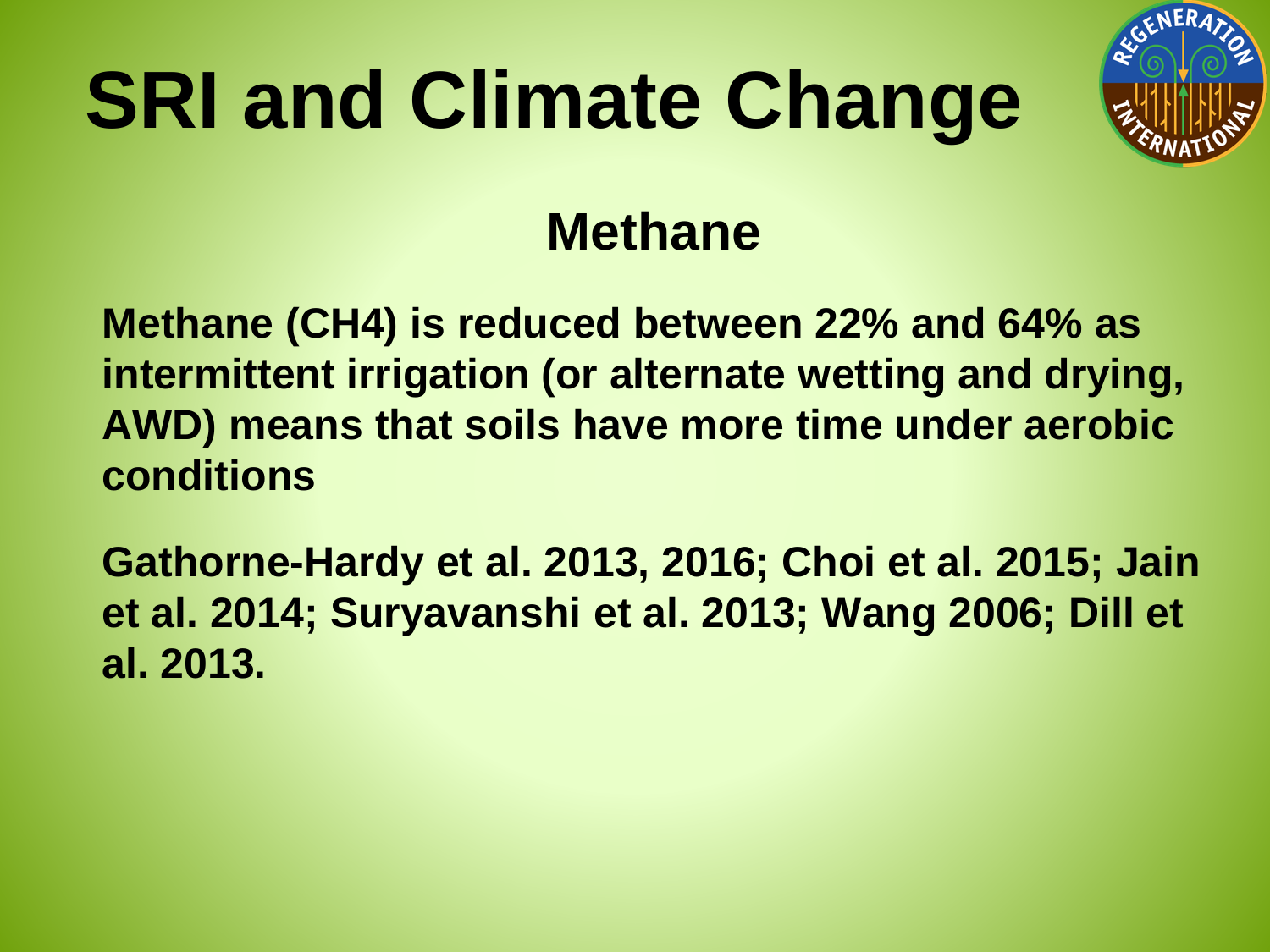

#### **Nitrous Oxide**

**Nitrous oxide (N2O) emissions increase only slightly with SRI or sometimes decrease as the use of N fertilizers is reduced. No studies so far have shown N2O increases offsetting the gains from CH4 reduction** 

**Kumar et al. 2007; Visalakshmi et al. 2014; Vermeulen et al. 2012; Gathorne-Hardy et al. 2013, 2016; Choi et al. 2015.**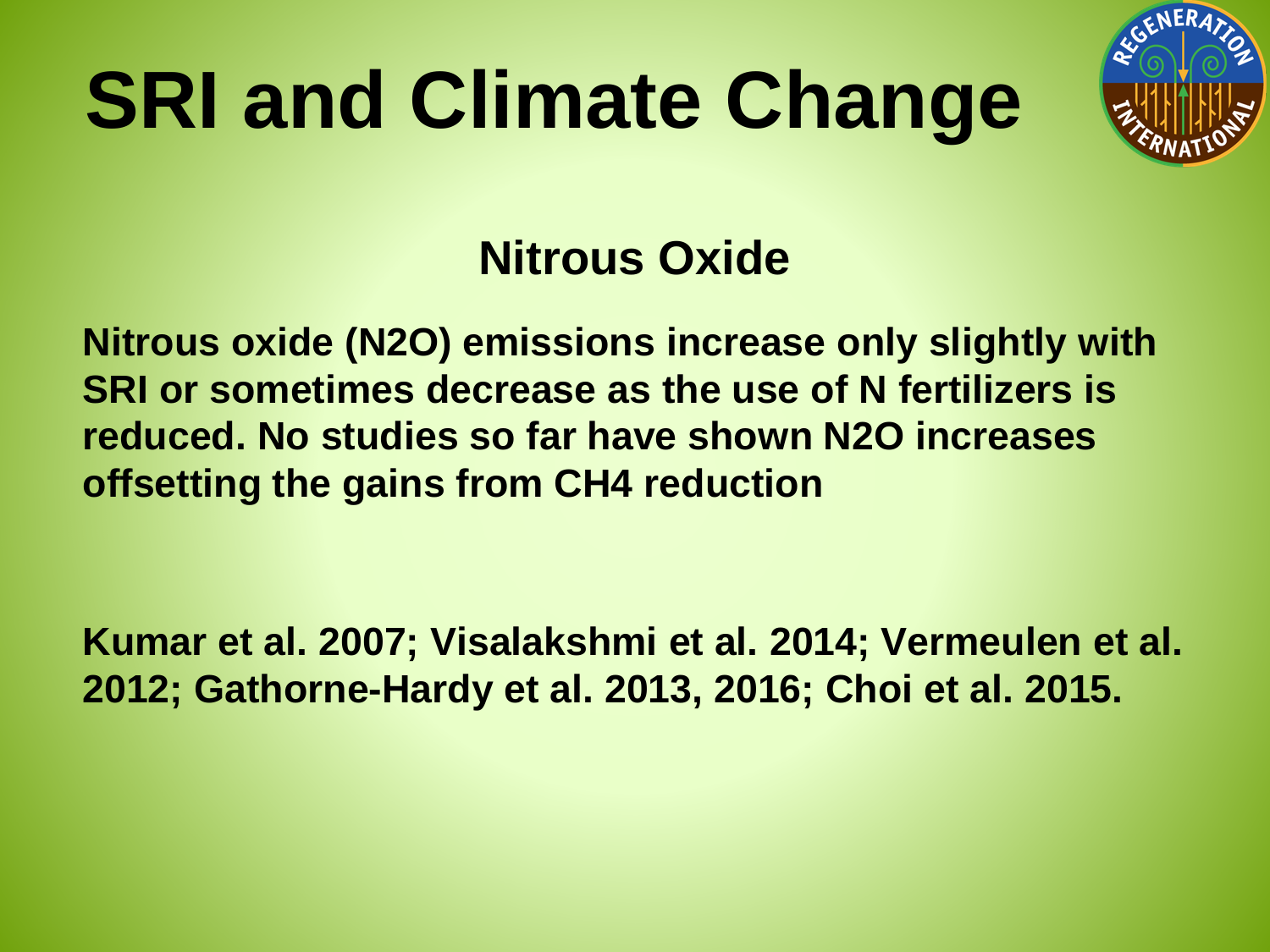

**Total Global Warming Potential**

**Total global warming potential (GWP) from rice paddies was reduced with SRI methods in the above studies by 20-30%, and up to 73% in one of the studies** 

**Choi et al. 2015.**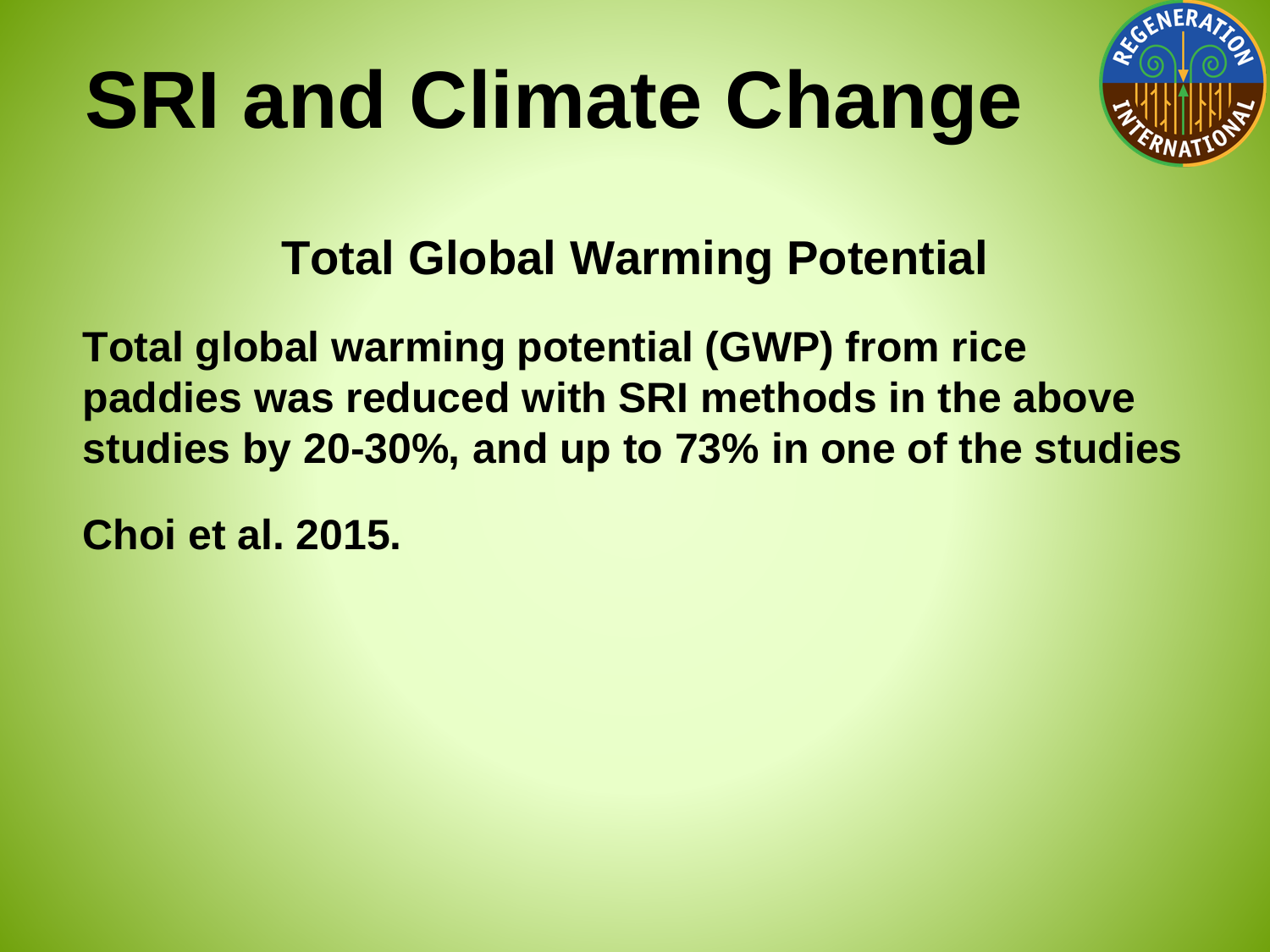

#### **Carbon Footprint**

**Rice production's carbon footprint is reduced to the extent that less fertilizer and fewer agrochemicals are used. GHG emissions from producing, distributing and using these inputs equal about 5-10% of the global warming potential (GWP) from all direct emissions from food production** 

**Vermeulen et al. 2012.**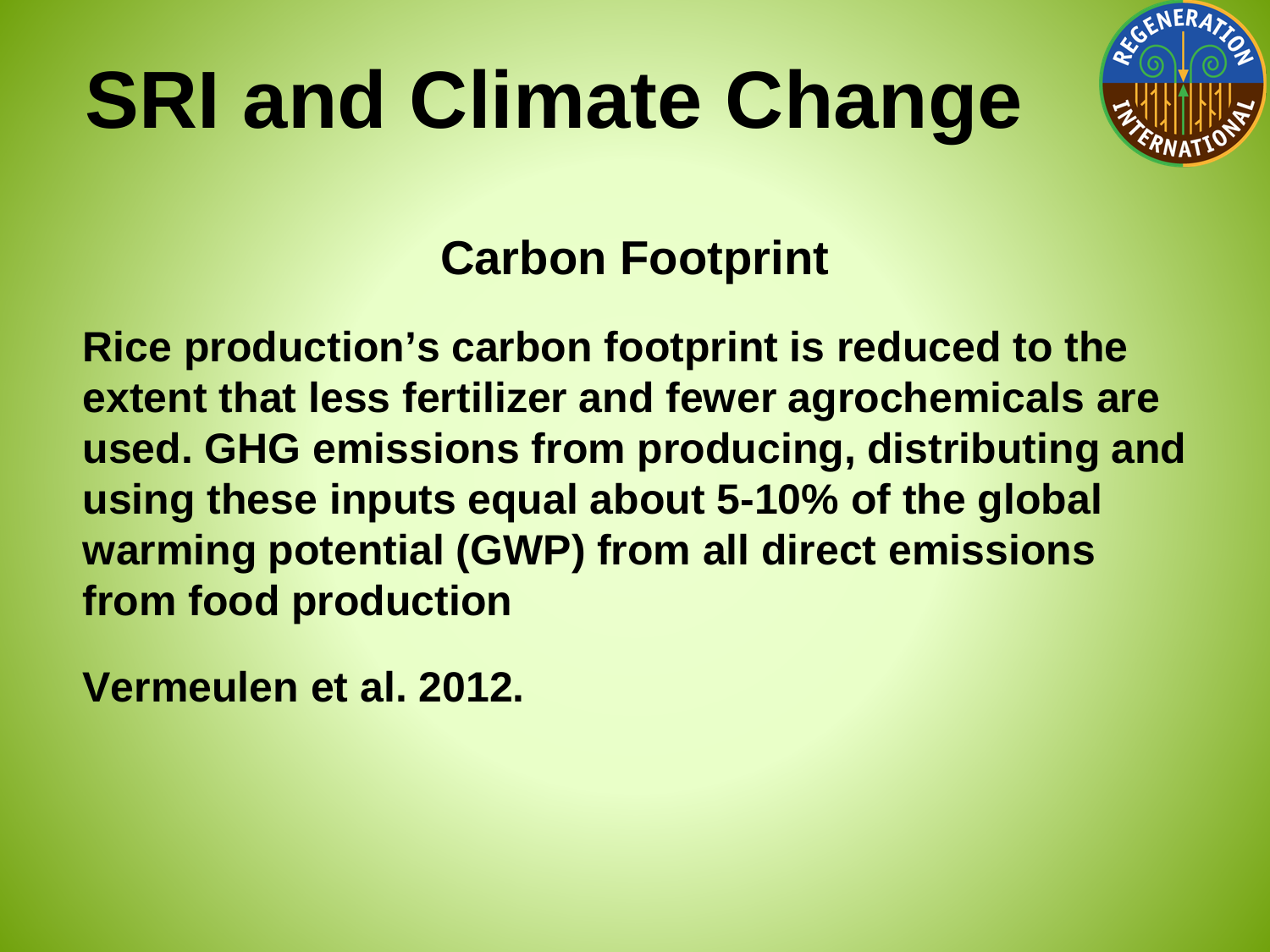### Adapting to Climate Extremes



After typhoon, FFS farmer in Dông Trù village, Hanoi Province, Viet Nam



*Photo: Dr. Norman Uphoff, Cornell University*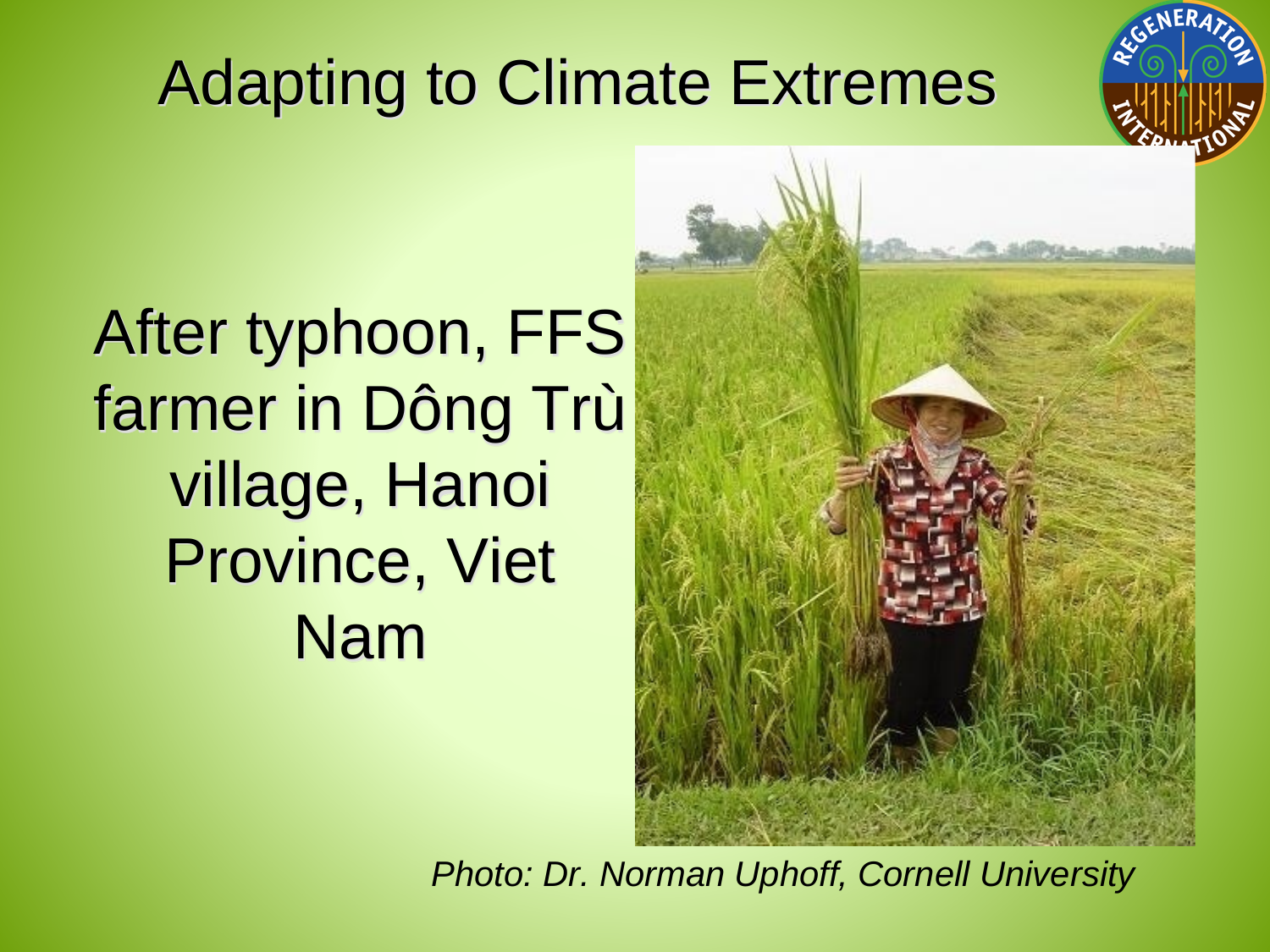

### **Crop Rotations**

#### **The Co- Benefits of SRI**

- **SRI ensures good well drained soil structures compared to wet paddy**
- **The stronger multiple tillers and root system gives rice more resilience to climate extremes**
- **Stronger, healthier plants are better at resisting pests and diseases**
- **Crop rotations are more effective with SRI as the rotational crops have a better soil structure**
- **Non grass/grain rotations especially with legumes will break pest and disease cycles and add nitrogen to the soil**